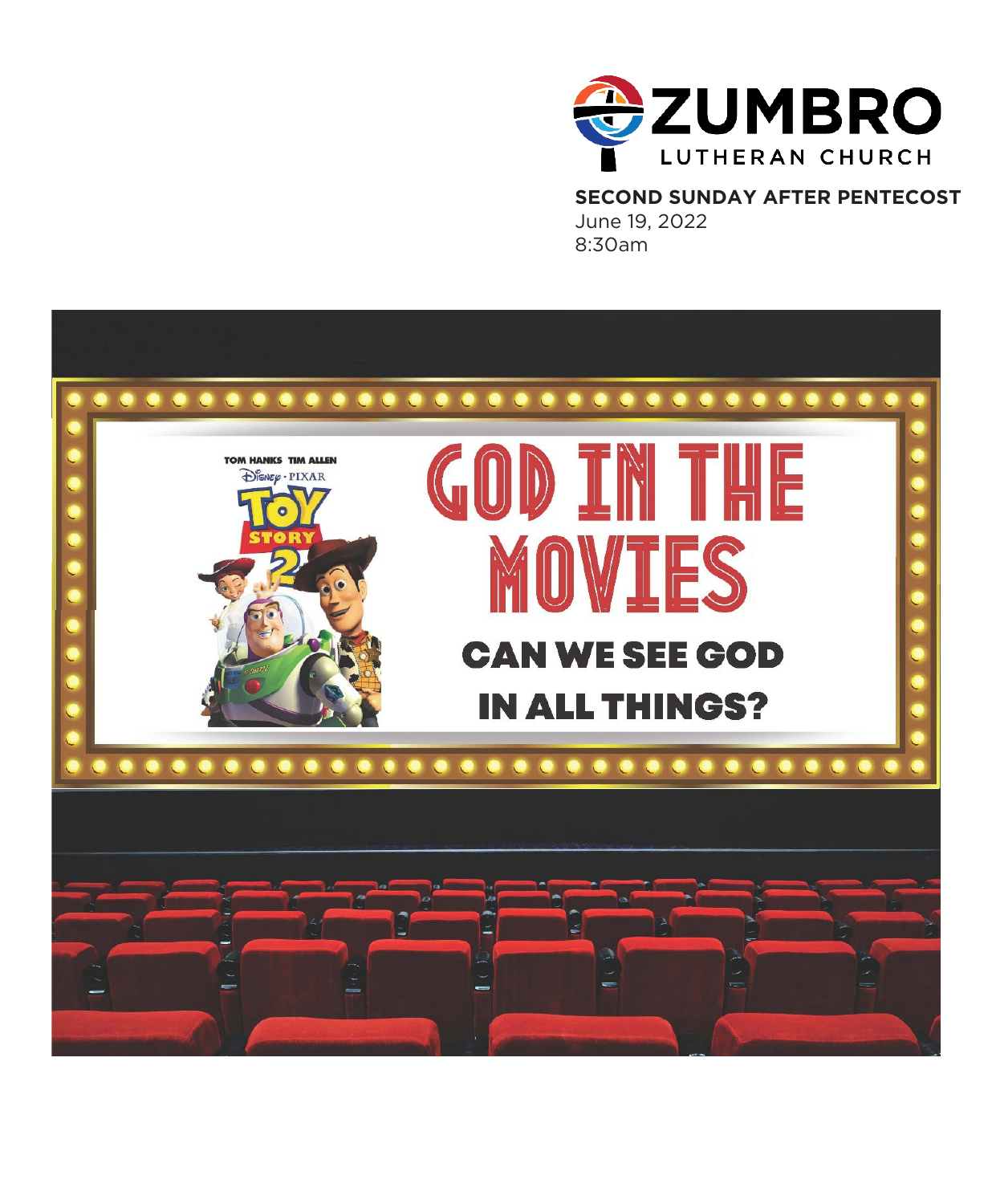# Welcome to Zumbro Lutheran Church!

SUNDAY, JUNE 19, 2022, 8:30AM

Welcome to Zumbro! We are glad you have joined us today. If you are visiting, or simply haven't yet heard, our summer sermon series is called, "God in the Movies." We think this will be a lot of fun and maybe inspire you to gather with family and friends to watch movies you've missed along the way, or others you might just want to watch again. But the real question is…why the movies? Well, it could be anything, really. The idea is simple, as people who follow Jesus, do we see God in all things (including cinema)? In church we almost always start with scripture and apply it to life, but that isn't really the way it works, is it? Most of us experience things in our life and then ask questions of faith. So that's what we are doing! We are starting with the shared stories of our time, those stories found in the movies and asking the question, "Where is God in this?"

That's a good intersection with this season of the church year, which is sometimes called "Ordinary Time" -- the stories of life, growth, challenge, and opportunity that the disciples faced during their three years with Jesus. And what's more ordinary than when people have a difference of opinion? Today's movie and Bible story each feature longtime friends who part ways because their vision of the future no longer aligns. When that happens ... what do we do next?

Today we also give thanks for dads and father figures, and all who model a life of faithful support and persistence. We are grateful for who God created you to be!

PRELUDE \*II. SAILBOATS ON THE WATER *(FROM THE HOUSE ON THE DUNES SUITE)* GABRIEL DUPONT KATHRYN HORNTVEDT, PIANO

CALL TO WORSHIP

- L: Come to God who gathers us in.
- **C: We come to God who nurtures us like a father.**
- L: Come to God whose arms are open and waiting.
- **C: We come to God who welcomes and forgives us.**
- L: Come to God who journeys with us.
- **C: We come to God who sees us as we really are and loves us anyway. Come, praise our loving nurturing God!**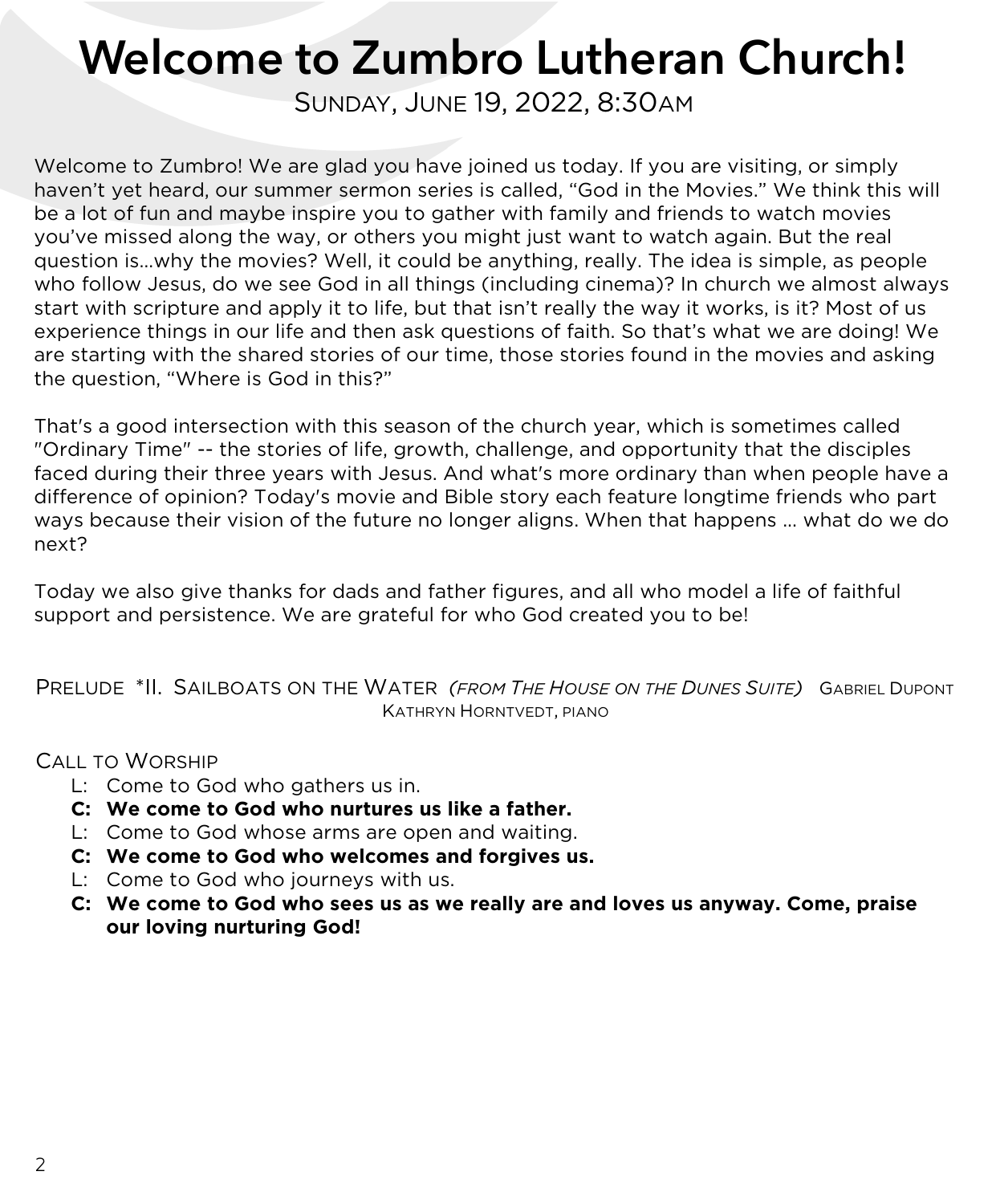

#### WELCOME AND ANNOUNCEMENTS

SHARING THE PEACE

- L: The peace of the Lord be with you always.
- **C: And also with you.**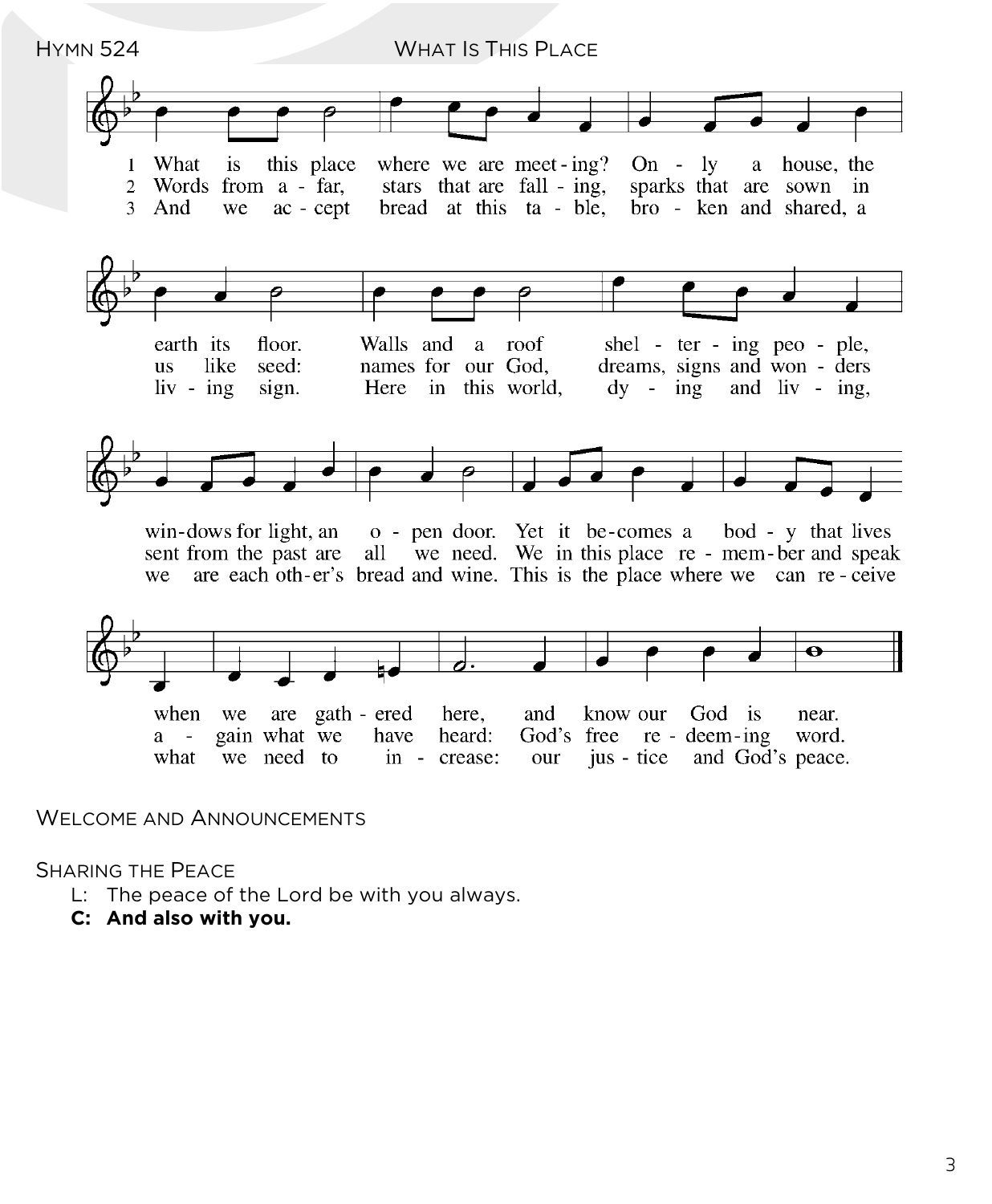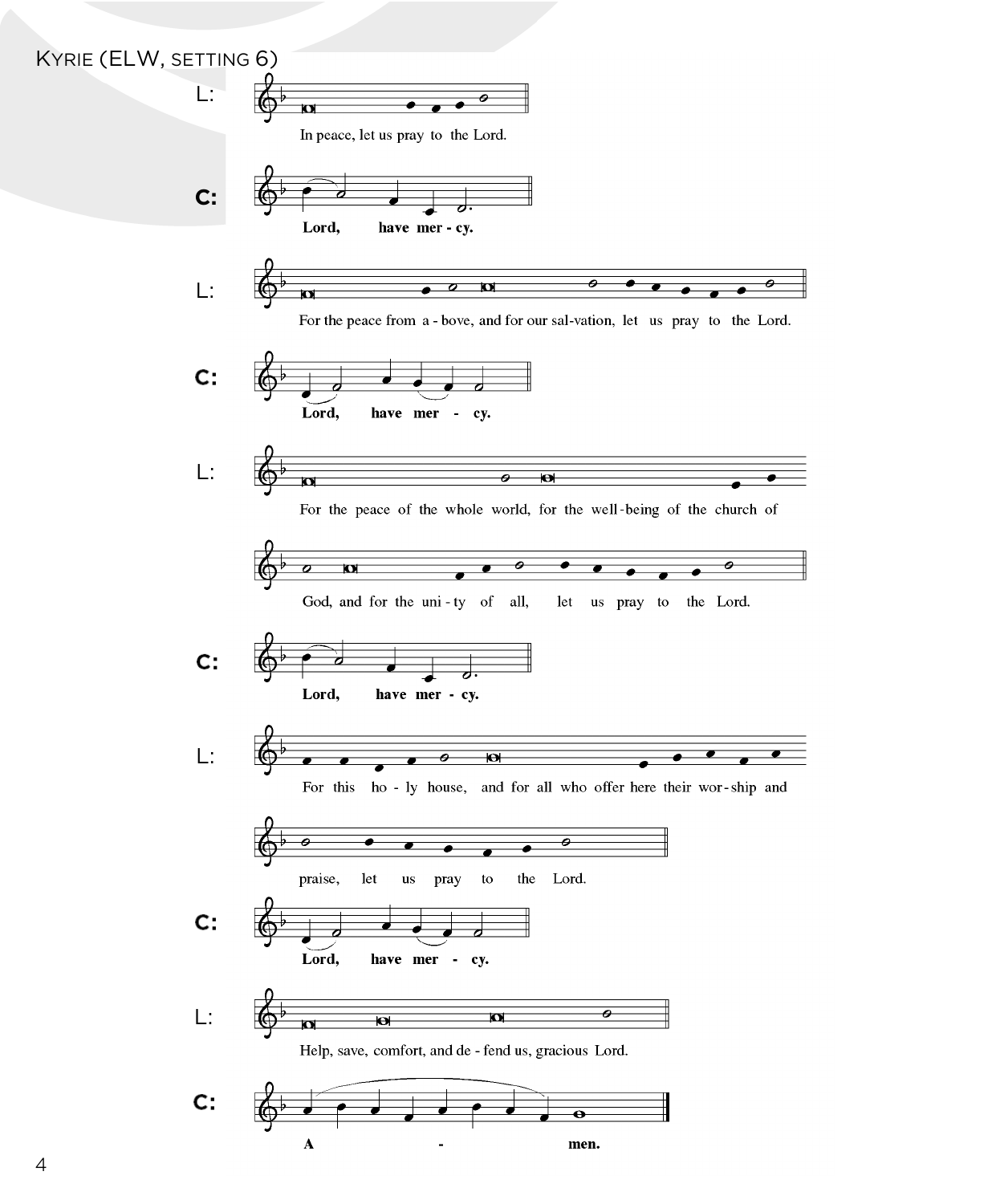HYMN OF PRAISE THIS IS THE FEAST (ELW, SETTING 6)  **all—each refrain**; songleader--verses



Worthy is Christ, the lamb who was slain, whose blood set us free to be people of God. Power, riches, wisdom, and strength, and honor, blessing, and glory are his. **refrain--all**

Sing with all the people of God, and join in the hymn of all creation: Blessing, honor, glory, and might be to God and the Lamb forever. Amen. **refrain--all**

For the Lamb who was slain has begun his reign. Alleluia. **final refrain--all** 

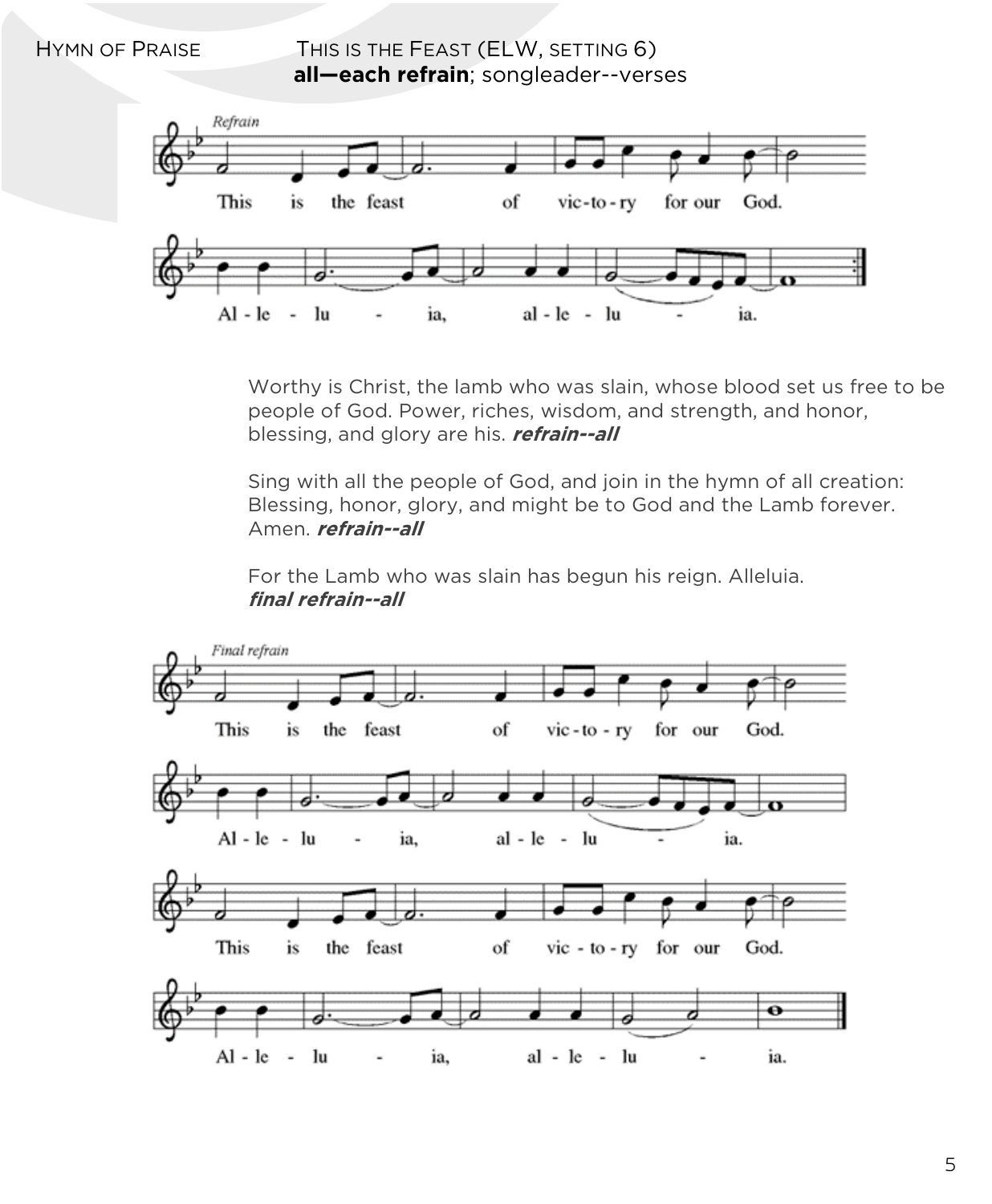#### PRAYER OF THE DAY

- L: God who holds us all,
- **C: you created humans in your image -- but we are not all the same. It's hard when we don't agree, and painful when our paths diverge. Remind us that even when we differ, we are united in the wide love of Jesus, in whose name we pray. Amen.**

STORY TIME **STORY TIME** 

BIBLE READING ACTS 15:30-41 NRSV

<sup>30</sup>So they were sent off and went down to Antioch. When they gathered the congregation together, they delivered the letter. <sup>31</sup>When its members read it, they rejoiced at the exhortation. 32Judas and Silas, who were themselves prophets, said much to encourage and strengthen the believers. <sup>33</sup>After they had been there for some time, they were sent off in peace by the believers to those who had sent them. <sup>35</sup>But Paul and Barnabas remained in Antioch, and there, with many others, they taught and proclaimed the word of the Lord. <sup>36</sup>After some days Paul said to Barnabas, "Come, let us return and visit the believers in every city where we proclaimed the word of the Lord and see how they are doing." <sup>37</sup>Barnabas wanted to take with them John called Mark. <sup>38</sup>But Paul decided not to take with them one who had deserted them in Pamphylia and had not accompanied them in the work. <sup>39</sup>The disagreement became so sharp that they parted company; Barnabas took Mark with him and sailed away to Cyprus. 40But Paul chose Silas and set out, the believers commending him to the grace of the Lord. 41He went through Syria and Cilicia, strengthening the churches.

- L: Holy Wisdom. Holy Word.
- **C: Thanks be to God.**

SERMON **PASTOR SHELLEY CUNNINGHAM**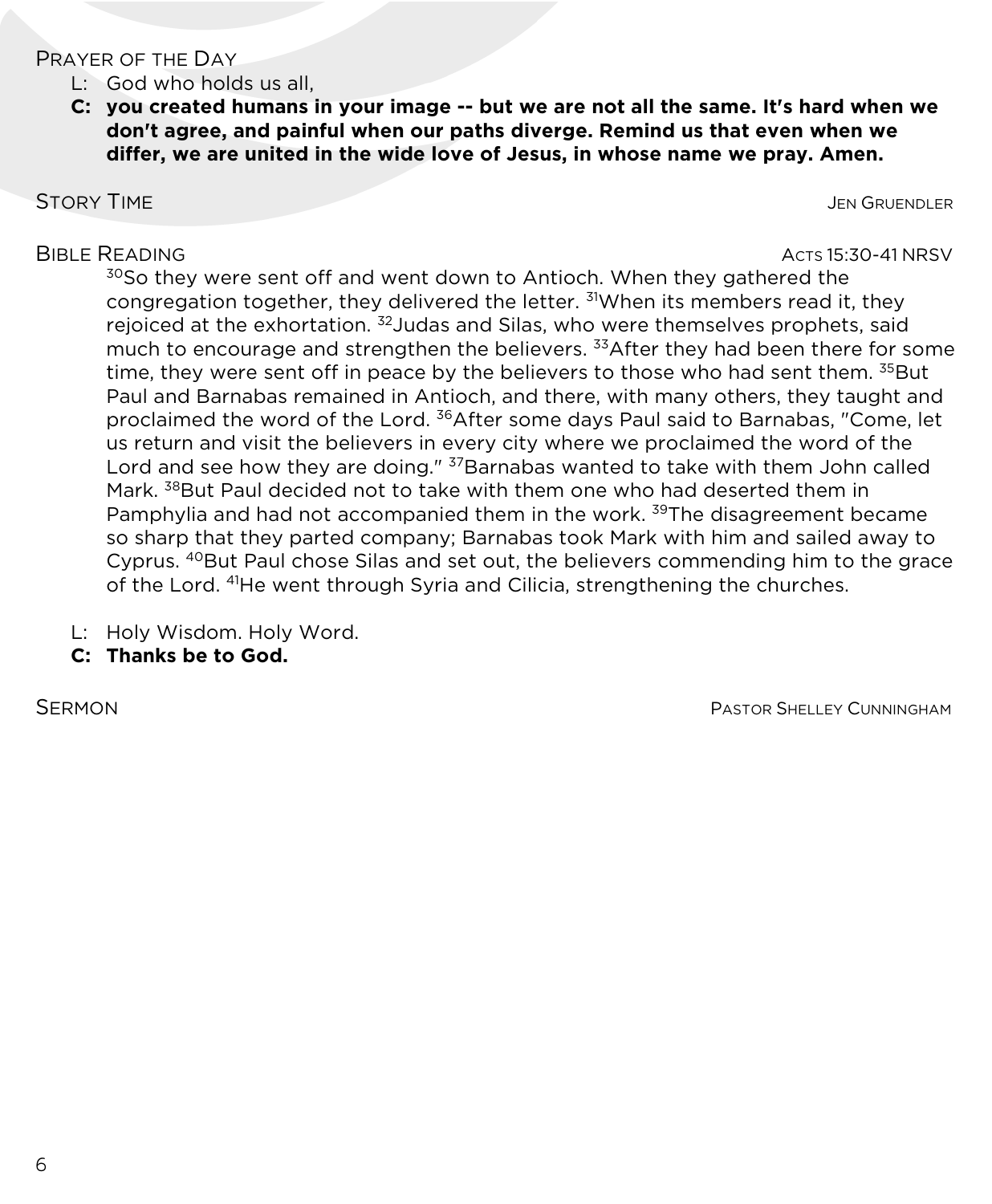## HYMN **IN CHRIST THERE IS NO EAST OR WEST**



#### PRAYERS OF THE PEOPLE

L: United in Christ and guided by the Spirit, we pray for the church, the creation, and all in need.

*After each petition we respond:*

- L: God of grace,
- **C: hear our prayer.**
- L: God of every time and place, in Jesus' name and filled with your Holy Spirit, we entrust these spoken prayers and those in our hearts into your holy keeping.
- **C: Amen.**

OFFERING \*III. HOUSE OF MEMORY *(FROM THE HOUSE ON THE DUNES SUITE)* GABRIEL DUPONT KATHRYN HORNTVEDT, PIANO

#### GREAT THANKSGIVING

- L: The Lord be with you.
- **C: And also with you.**
- L: Lift up your hearts.
- **C: We lift them to the Lord.**
- L: Let us give thanks to the Lord our God.
- **C: It is right to give our thanks and praise.**

WORDS OF INSTITUTION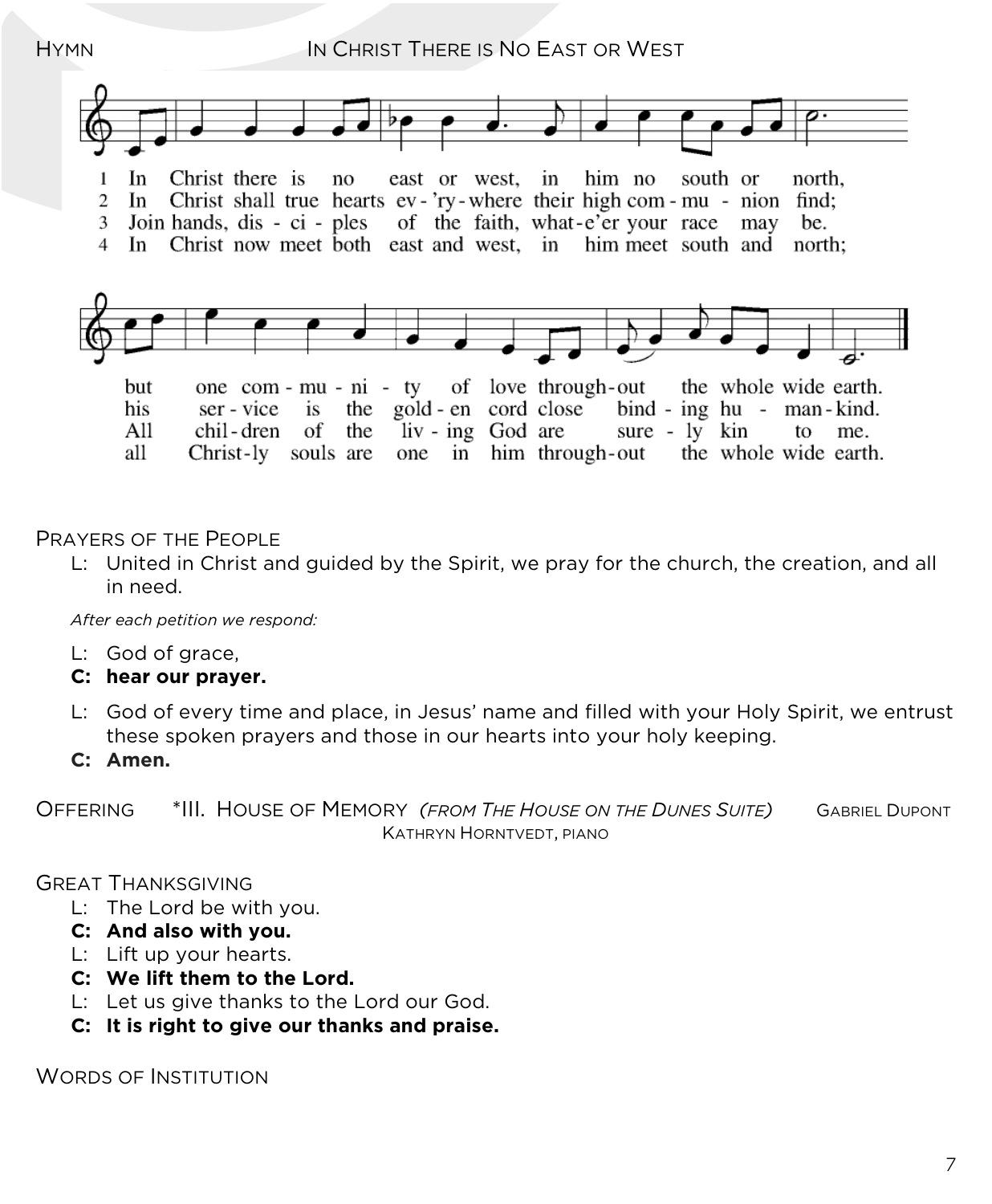#### LORD'S PRAYER

- L: Lord, remember us when you come into your kingdom and teach us to pray:
- **C: Our Father in heaven, hallowed be your name, your kingdom come, your will be done, on earth as in heaven. Give us today our daily bread. Forgive us our sins as we forgive those who sin against us. Save us from the time of trial and deliver us from evil. For the kingdom, the power, and the glory are yours, now and forever. Amen.**

#### INVITATION TO COMMUNION

L: In Christ's presence there is fullness of joy. Come to the banquet.

#### COMMUNION OF THE PEOPLE

*Today we bless the bread and wine that will be brought by Care Ministers to those homebound members who are unable to be at worship. This offers our absent members a means of participating in the worship of the whole assembly.*



this is my sto-ry, this is my song, prais-ing my Sav-ior all the day long.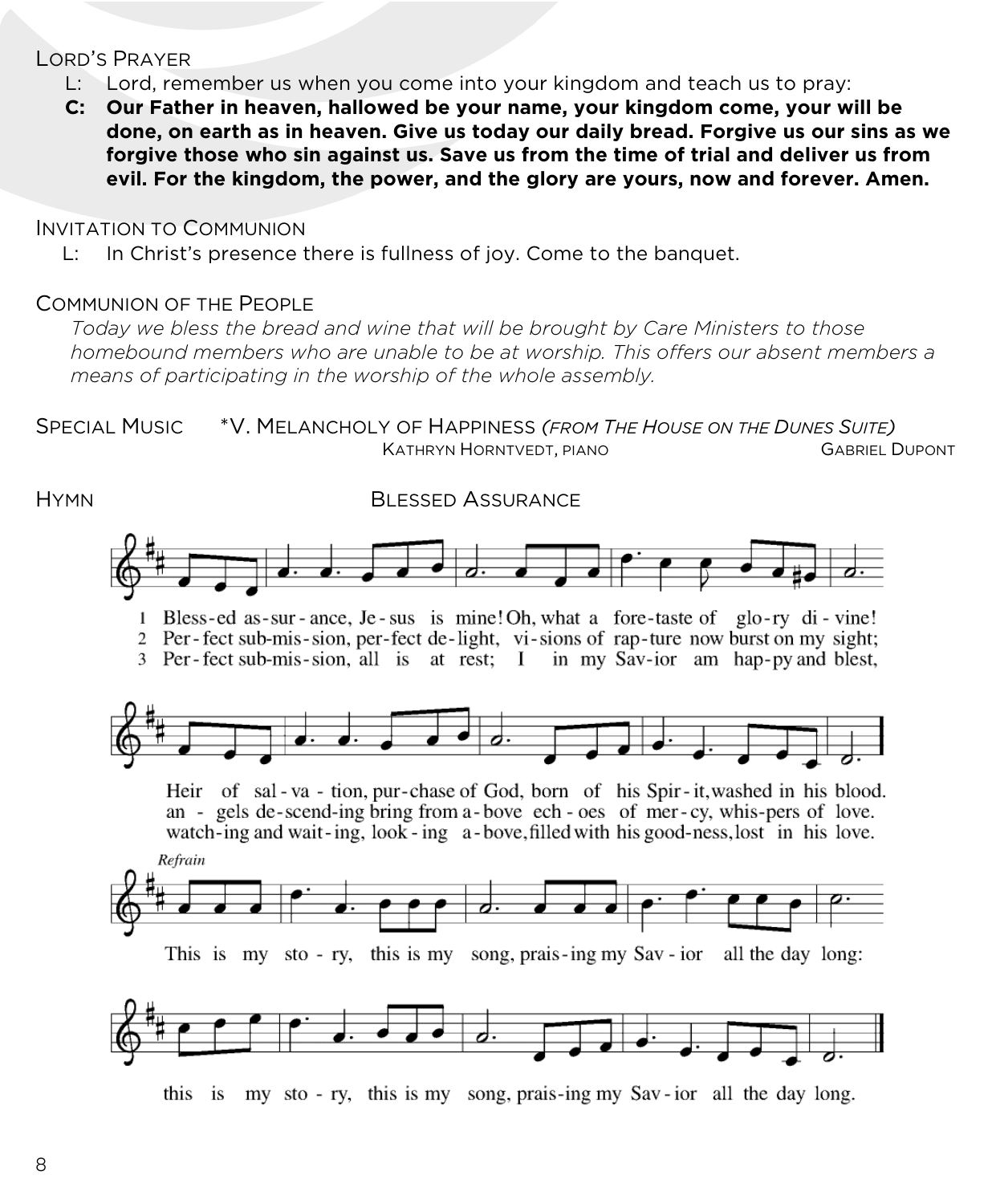#### **BLESSING**

- L: The body and blood of our Lord Jesus Christ strengthen you and keep you in his grace.
- **C: Amen.**

### PRAYER AFTER COMMUNION

- L: We give you thanks, gracious God, for we have feasted on the abundance of your house. Send us to bring good news to all who need to hear it. Bless those who will share in this meal through the visits of our care ministers. May we be united at your table, whether in person or afar, strengthened by the richness of your grace in your Son, Jesus Christ.
- **C: Amen.**

**BENEDICTION** 

- L: The God of peace, Father,  $\pm$  Son, and Holy Spirit, bless you, comfort you, and show you the path of life this day and always.
- **C: Amen.**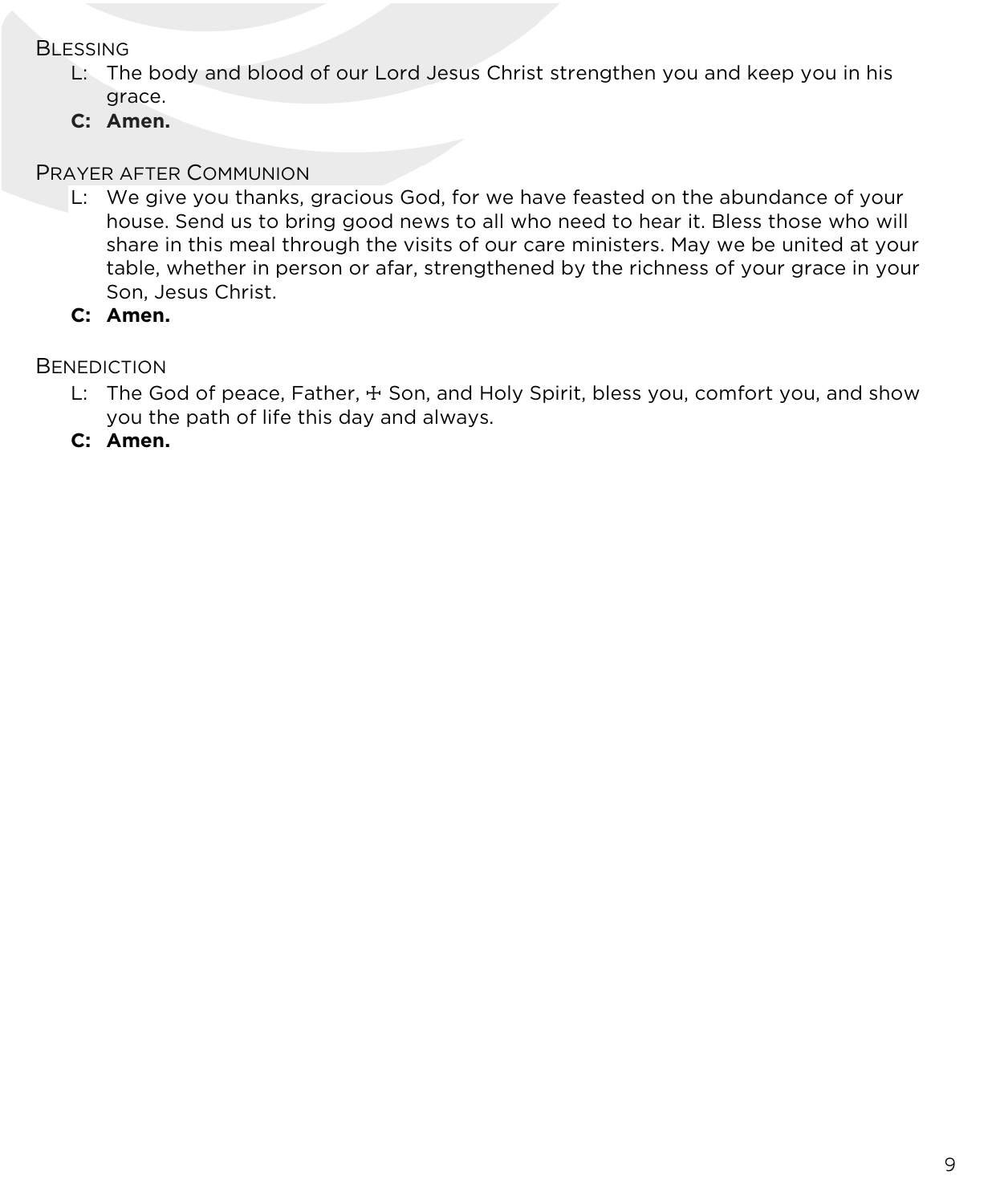HYMN 537 ON OUR WAY REJOICING



#### SENDING

- L: People of Zumbro, what is our mission?
- **C: Our journey of faith leads us to build bridges of understanding and peace, to reach out with compassion, and to share the hope of Jesus. Thanks be to God.**

POSTLUDE \*I. ON THE DUNES, ON A CLEAR MORNING *(FROM THE HOUSE ON THE DUNES SUITE)* KATHRYN HORNTVEDT, PIANO GABRIEL DUPONT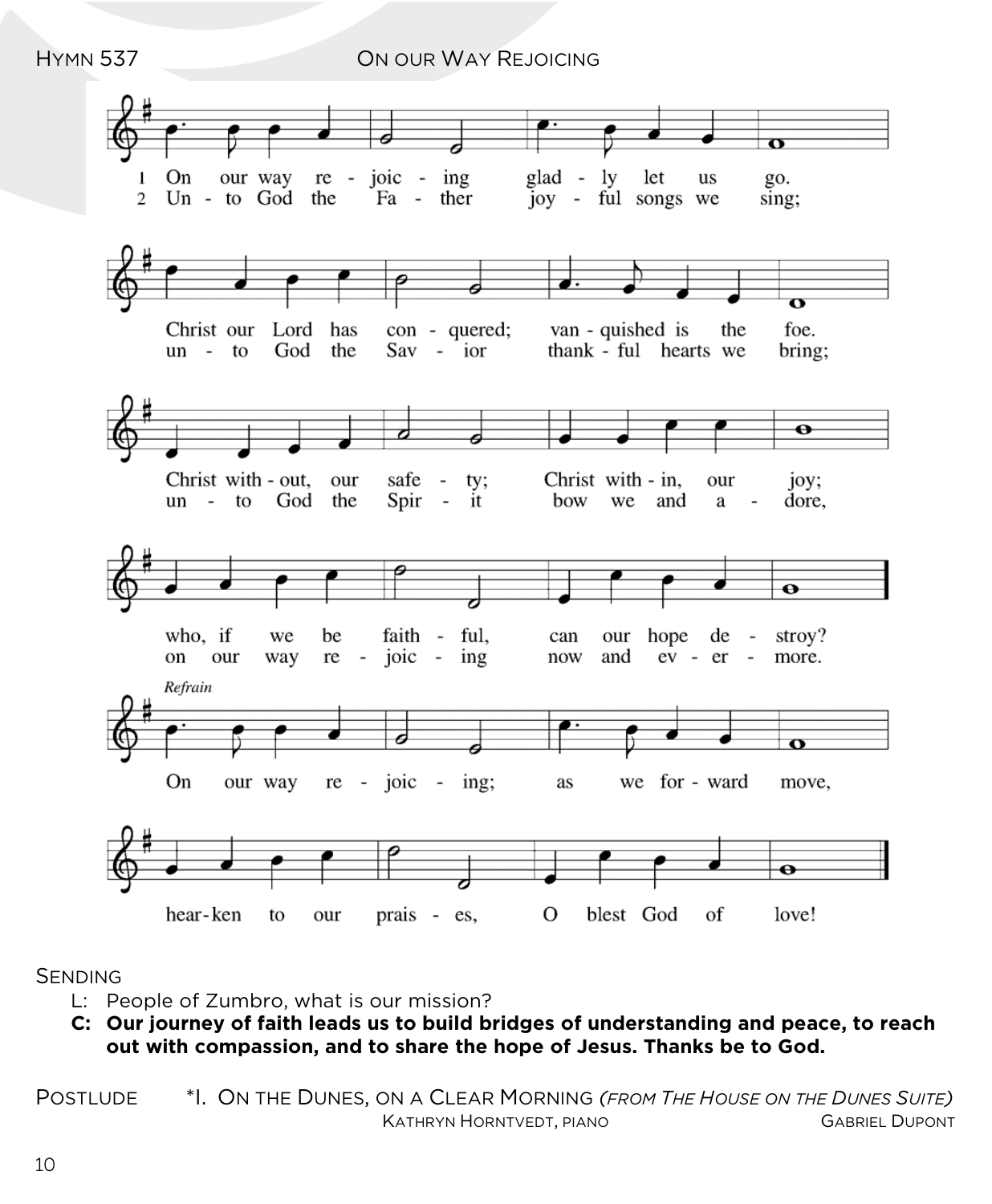# WORSHIP LEADERS TODAY

**PROCLAIMER**-Pastor Shelley Cunningham; **WORSHIP LEADER**-Pastor Tim Rotman; **LECTOR**-Rich Vetter; **PIANIST**-Ralph Schornack; **ORGANIST**-Kristy Giere; **SONGLEADER**-Janette Davis; **FLUTE**-Kristy Giere; **PIANIST**-Kathryn Horntvedt; **GREETERS**-Karen and Kate Campbell; **COMMUNION SERVERS**-Jen Gruendler, Ruth Monson, Kathy Morton, Laurel Otteson, Kayla Perrotti, Jan Vetter; **USHERS**-Gloria and Ron Bonnicksen, Dan Van Dyke

Portions of the liturgy are from Sundays and Seasons.com. © 2022 Augsburg Fortress. All rights reserved. Reprinted by permission under Augsburg Fortress Liturgies Annual License #23803. New Revised Standard Version Bible, © 1989, Division of Christian Education of the National Council of the Churches of Christ in the United States of America. Used by permission. All rights reserved. "What is This Place." Words and music: Huub Oosterhuis, KOMT NU MET ZANG, ©1967 OCP. Reprinted with permission under ONE LICENSE #A-710913. All rights reserved. "In Christ There is No East or West." Words and music: McKEE, John Oxenham, ©OCP. Reprinted with permission under ONE LICENSE #A-710913. All rights reserved. "Blessed Assurance." Words and music: Public Domain. "On Our Way Rejoicing." Words and music: Public Domain. Call to Worship - posted on Worship Words. http://worshipwords.co.uk/prayer-of-intercession-for-fathers-day/ Used by permission. Livestreaming License: Christian Copyright Solutions WORSHIPcast License #11147. CVLI License #504398782.

#### **\* La Maison dans les dunes (The House on the Dunes Suite) by Gabriel Dupont, 1878-1914**

Gabriel Dupont's piano music, songs, and operas were widely known during his short life, but he was virtually forgotten by the end of the 20th century. A young professor, Dr. Bo Ties, presented Dupont's piano music at my state piano teacher's convention a couple years ago and at my local chapter meeting last year, and he is the first American to have recorded Dupont's piano suites. I was inspired to learn some of this beautiful music, which is filled with melodic and dynamic variety, lush harmonies, a wide range of intense emotional expression, dense orchestral textures, and considerable sostenuto pedal for long-held notes. Dupont suffered from tuberculosis, the cause of his early death, so he spent winters more comfortably among the dunes, pine forests, and open sea on France's southwest coast. His good friend, Maurice Dumesnil, who studied with him and premiered all of his works, said of this suite: "… It is a song of the sea uttered by a patient who once again smiles upon life as he wanders through the dunes on a bright morning, watching the white sails, the sun rays playing among the waves, the great splashes of blinding light …" Gabriel Fauré called Dupont the most gifted musician of his generation.

--Kathryn Horntvedt, pianist

#### **Prayers for God's Good Care:**

Steve Grabau Marcia Harms Krista Jacobson Sharon Kabes, mother-in-law of Katie Kabes Lyle Solem Milt Tostrud